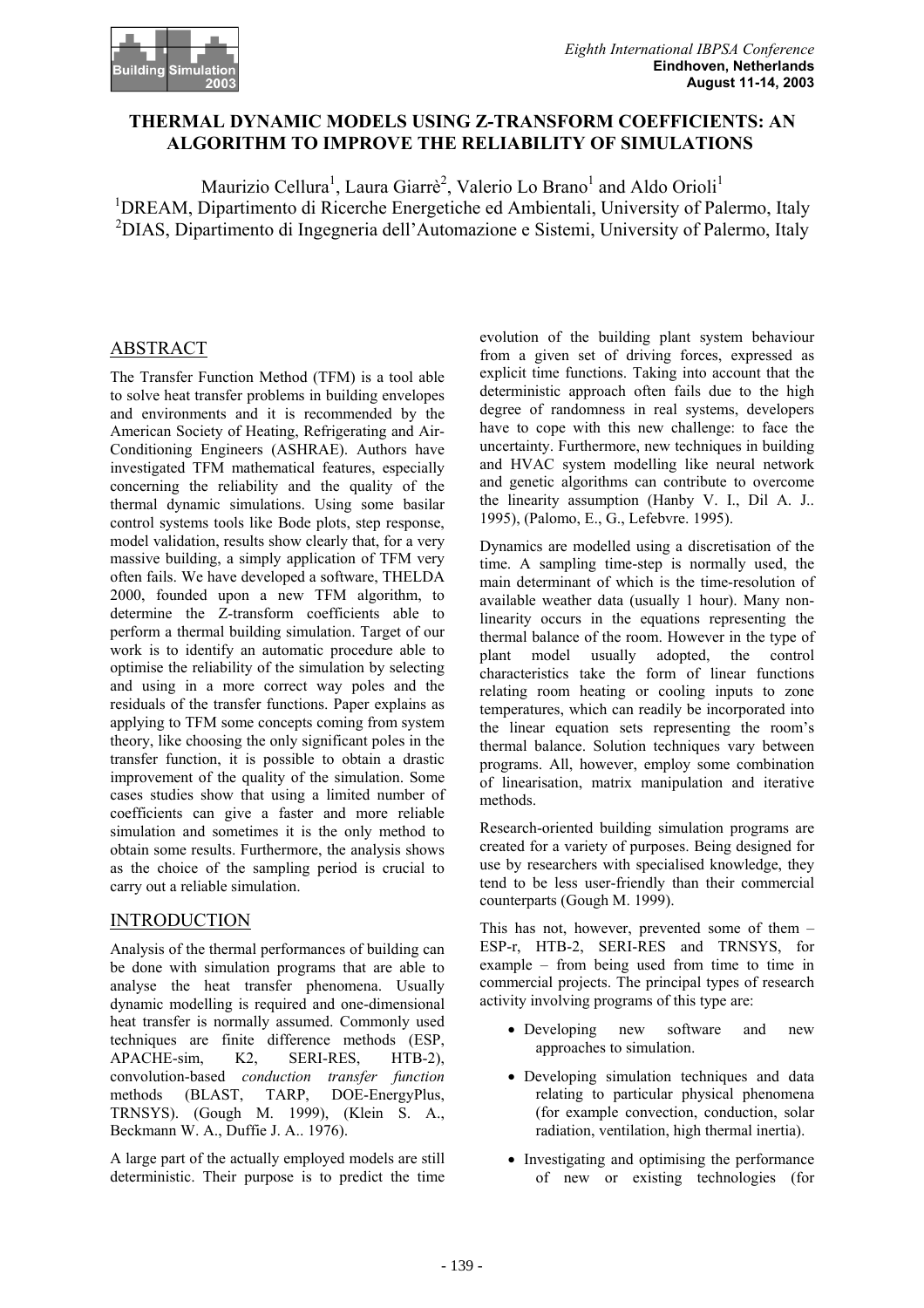example transparent insulation, doublefaçades, controls, air conditioning systems, photovoltaic).

- Model validation.
- Development of codes, standards and simplified calculation methods.
- Education.

Although the scientific community is involved in this field since more than thirty years, the most part of the available commercial software, which are largely diffused and accepted all over the world, give some troubles when utilised to simulate very massive building as the ones different from USA buildings typology.

In previous papers the authors have showed that TFM have some trouble when applied to Mediterranean buildings, characterised by high value of thermal inertia. (Beccali G., Cellura M., Giarrè L., Lo Brano V., Orioli A.. 2002).

## SOFTWARE THELDA 2000

THELDA 2000 (Thermal Elements Dynamic Analysis) is able to simulate the thermal behaviour of a single thermal zone using the Z–Transform and the TFM. It belongs to the research activities of type 2, 4 and 6 above mentioned.

THELDA 2000 is also capable to change the sampling period, and to fix the preferred number of poles and number of coefficients used for the simulation. Besides, for appraising the precision of the calculation, THELDA 2000 performs simulation even with a different mathematical approach like Fourier series expansion.

A remarkable and innovative characteristic of this software is the possibility to modify, by using userfriendly interface, any parameters linked to the application of TFM changing, by this way, the accuracy of the analysis. This feature is rarely available in other common tools for thermal building simulation and it gives to the software characteristics of flexibility and of innovation with respect to the software programs mostly diffused in this field.

We have also implemented an innovative algorithm that permits to re-order the residuals for every transfer function calculated by THELDA 2000. Results show clearly as the possibility to reorder the residuals has a strong influence in the reliability of the carried out simulations (see next sections).

 Authors (Beccali G., Cellura M., Lo Brano V.. 2001), (Cellura M., Lo Brano V., Orioli A.. 2001) have utilised TH.EL.D.A. 2000 to perform a simulation on a single thermal zone belonging to a very massive ancient building in the city of Marsala, in the south of Italy. The features of this building

give some troubles carrying out a thermal simulation using other software so we have decided to perform a deep analysis over the transfer functions of this building.

The room used for the analysis is composed by six walls, one bordering with the external environment. Every wall is composed by a tuff layer in the middle and inside-outside plaster. We have analysed a room where all walls have identical characteristics. With the aim to study the reliability of TFM related to the thermal inertia we have considered several cases: the thickness of the tuff layer in the middle varies from 0.4 m to 0.8 m. Such features are typical of the Mediterranean building historical heritage and they are not an exception.

Concerning the response of the system, it represents a matrix in which the first six columns represents the hourly behaviour of the temperature on the inner surface of each wall and the last column represents the hourly temperature of the air (free floating simulations).

The input signal is the air temperature and solar radiation on the external surface of the first wall calculated for the city of Marsala in July (orientation south-east). Moreover, other input signals are radiative heat flux due to a window and the air ventilation. The input signals are periodic and repeat themselves every 24 hours.

# MATHEMATICAL BACKGROUND

The non–steady–state heat problems in multilayered walls are described by a set of differential equations which can be solved by mathematic operators reaching the matrix:

$$
\begin{vmatrix} T_e \\ Q_e \end{vmatrix} = \begin{vmatrix} A & B \\ C & D \end{vmatrix} \times \begin{vmatrix} T_i \\ Q_i \end{vmatrix}
$$

in which *T* and *Q* are, in this case, Laplace transform (LT) of the temperatures  $t_i$  and  $t_e$  and of the heat fluxes  $q_i$  and  $q_e$  in correspondence of the inside and outside surfaces of the wall, while *A*, *B*, *C* and *D* are the coefficients of the wall transmission matrix reached through the product of transmission matrixes, of each *n* layers forming the wall:

$$
\begin{vmatrix} A & B \\ C & D \end{vmatrix} = \prod_{m=1}^{n} \begin{vmatrix} a_m & b_m \\ c_m & d_m \end{vmatrix}
$$

 $a_m$   $b_m$   $c_m$   $d_m$  are respectively: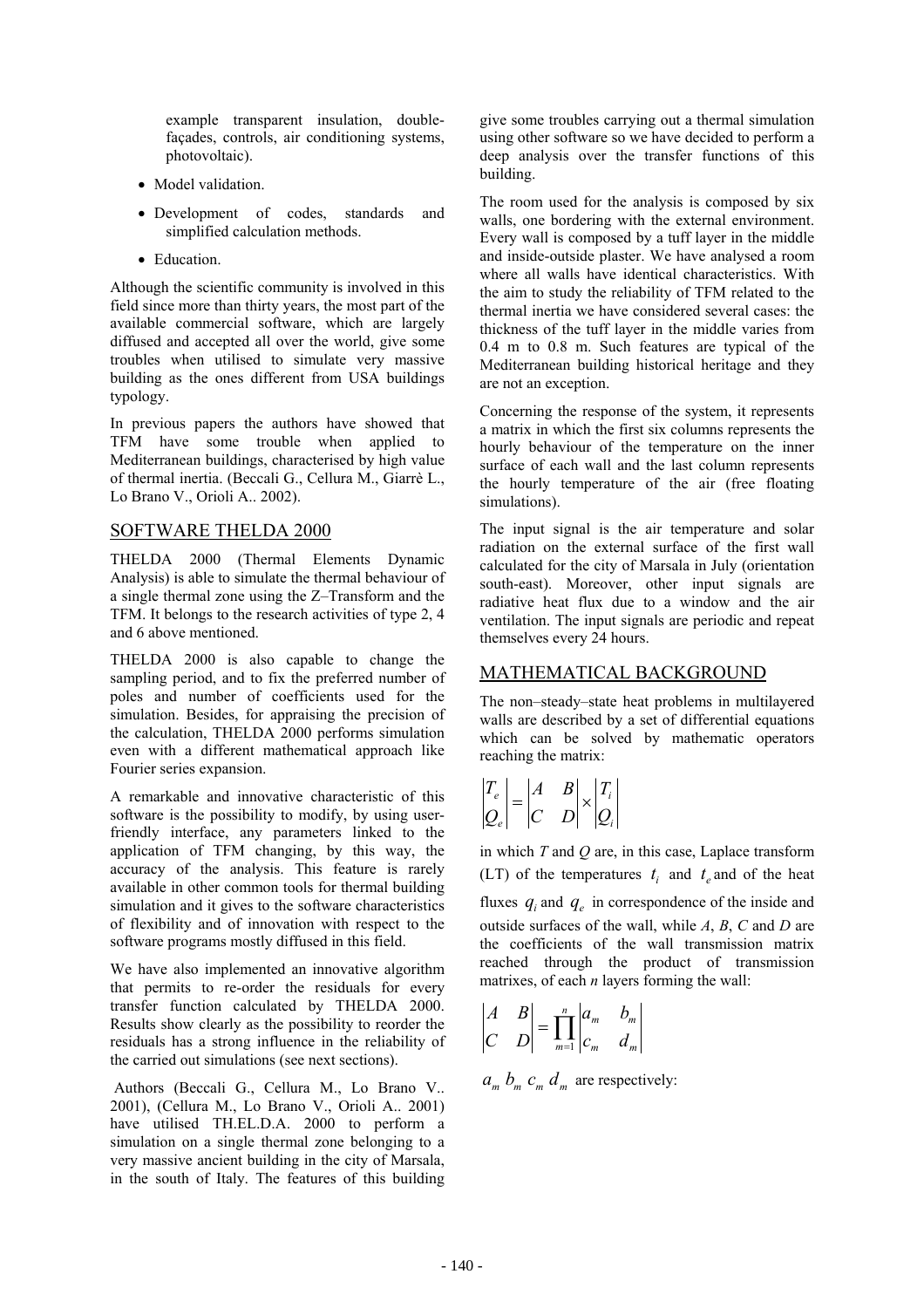$$
a_m = \cosh\left(L\sqrt{\frac{s}{\beta}}\right)
$$
  

$$
b_m = \frac{\sinh\left(L\sqrt{\frac{s}{\beta}}\right)}{\lambda\sqrt{\frac{s}{\beta}}}
$$
  

$$
c_m = \lambda\sqrt{\frac{s}{\beta}} \cdot \sinh\left(L\sqrt{\frac{s}{\beta}}\right)
$$
  

$$
d_m = a_m
$$
  

$$
\beta = \frac{\lambda}{\rho C_p}
$$

and the used symbols have, for each *m* layer, the following meaning:

$$
\lambda \text{ thermal conductivity} \left[ \frac{W}{mK} \right]
$$
\n
$$
\rho \text{ density} \left[ \frac{kg}{m^3} \right]
$$
\n
$$
C_p \text{ specific heat} \left[ \frac{kJ}{kgK} \right]
$$
\n
$$
L \text{ thickness } [m]
$$

The system can be described using the ZT at the LT place. The fixed time-step method for multi-layer slabs uses transmission matrix formulations coming from the Laplace Transform domain. The convolution-based 'response factor' method developed by Stephenson and Mitalas forms the basis of the ASHRAE procedures. For a time-continuous

 $f(t)$ , with sampling period T, LT is:

$$
f(0) + f(T)e^{-sT} + f(2T)e^{-2sT} + ...
$$

Supposing  $e^{sT} = z$ 

We obtain:

$$
f(0)z^{0} + f(\Delta)z^{-1} + f(2\Delta)z^{-2z} + ... ,
$$

That is the ZT of the function  $f(t)$ .

If a system is solicited by an input signal whose ZT is  $U(z)$  and the output is  $Y(z)$ , the link we have

to determine is  $\frac{Y(z)}{Z(z)}$  $(z)$ *Y z*  $\frac{U}{U(z)}$ . We briefly introduce some dynamical systems basilar concepts that are useful in the sequel.

### **Transfer function:**

Let  $u(t)$  be the input signal and  $y(t)$  be the output signal. Let  $U(z) = Z[u(t)]$  and  $Y(z) = Z[y(t)]$  be the corresponding *z*transformed signals. Then, the transfer function of the linear model for the system is given by  $(z) = \frac{Z[y(t)]}{z(t)}$  $(t)$  $(z)$  $(z)$  $Z[y(t)]$   $n(z)$ *G z*  $=\frac{Z[y(t)]}{Z[u(t)]} = \frac{n(z)}{d(z)}$ , where  $n(z)$  is the polynomial called *numerator* and  $d(z)$  is a

polynomial called *denominator.* 

#### **Poles and zeros:**

The roots of the numerator ( $z_i$  such that  $n(z_i) = 0$ ) are called *zeros* and the roots of the denominator ( *pi* such that  $d(p_i) = 0$  are called *poles*. Clearly the number of poles  $n_p$  denote the *order* of the polynomial  $d(z) = (z - p_1)(z - p_2)...(z - p_m)$ 

#### **Sampling Period:**

The sampling period *T* is related to the hours of data-collection, generally 1 hour. For different sampling period we get different transfer function in the *z-*domain.

In order to select the *best model* representing the real system we carry an analysis on the obtained transfer functions. The *tools* that we are using for the analysis are based on some control systems basilar concepts.

#### **Step response:**

For a given input signal  $u(t)$ , the corresponding output is  $y(t) = Z^{-1} \lceil G(z)U(z) \rceil$ , where  $Z^{-1}$ [.] represents the inverse z-transform. The step signal is a canonical one used in control literature to get, if possible, the steady state behaviour of stable system (the output signal after the transient, for large *t*).

#### **Frequency Response:**

The response of a linear system to a sinusoidal input is referred to as the system's *frequency response.* For continuous-time systems, a stable linear system, which transfer function in the Laplace domain is  $G(s)$ , excited by a sinusoid will eventually exhibit a sinusoidal output with the same frequency  $\omega$  of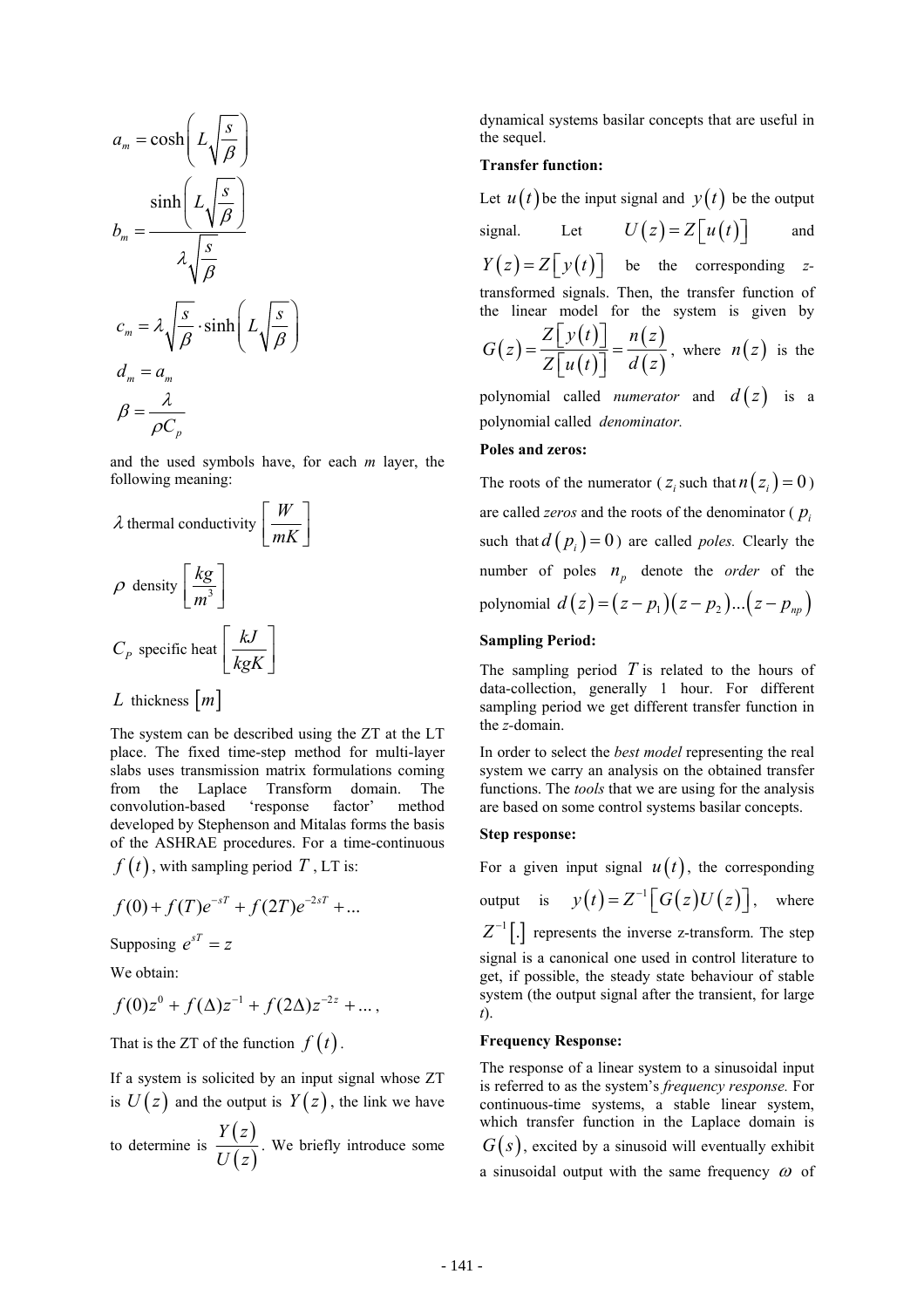the input. The magnitude,  $A(\omega)$  of the output with respect to the input is  $|G(j\omega)|$  and the phase  $P(\omega)$  is  $\langle G(j\omega), \text{ letting } s \text{ taking values along}$ the imaginary *jw*-axis.

It is possible to define the frequency response also for discrete-time systems. If the system has transfer function  $G(z)$ , we define its magnitude and phase for *z* taking on values around the unit circle by  $G(e^{j\omega T}) = A(\omega T)e^{jP(\omega T)}$ . If an amplitude one sinusoid is applied, then in the steady state, the response samples will be on a sinusoid of the same frequency  $\omega_0$  with amplitude  $A(\omega_0 T)$  and phase

$$
P(\omega_0 T).
$$

#### **Bode Plots:**

Plotting for each frequency the *magnitude* and the *phase* of the output response of each sinusoid input on a semi-logaritmic scale we get the Bode plots.

#### **Model validation:**

In order to evaluate the accuracy of the calculations carried out by using a given set of ZT coefficients, we have to compare them with a reference response coming from a procedure having a different mathematical background and even able to give the time continuous response of the system.

Thus, in order to evaluate the reference response if we want to control the reliability of the coefficients sets evaluated by mean of diverse input signals we have to:

Using input signals having the typical time variation of the physical phenomena and then avoiding steps, ramps, and other not physically possible signals.

Adopt an evaluating approach which differs from that employed to calculate ZT coefficients sets, and then exclude Laplace Transform (LT).

We carried out a comparison between the simulation data obtained from Fourier steady state algorithm and those one obtained from TFM (Bansal N. K., Bhandari M. S.. 1996),(. It has been necessary, to perform this comparison, to define for the  $t_e$ temperature or any generic input signal, a rule of interpolation able to reproduce a physic realistic behaviour starting from the sampled data.

So, the input signal it has been represented by the function  $X(t)$ , which is not discrete within the generic interval of sample  $t_n$ ,  $t_{n+1}$  defined by the expression:

$$
X(t) = at^3 + bt^2 + ct + d
$$

in which the coefficients *a, b, c, d* are calculated imposing the following constraints:

1) the  $X(t)$  assumes the values  $X(t_n)$  and  $X(t_{n+1})$ 

2) the tangent to the curve at the point  $\begin{bmatrix} t_n, & X(t_n) \end{bmatrix}$ , forms equal angles with the segments joining  $X(t)$  to  $X(t_{n-1})$  and  $X(t_n)$ to  $X(t_{n+1})$ 

In periodic steady state any wave  $f(t)$  with period T can be analysed into the sum of sinusoidal waves of different frequencies:

$$
f(t) = \frac{1}{2}a_0 + \sum_{n=1}^{\infty} \left[ a_n \cos(n\omega t) + b_n \sin(n\omega t) \right]
$$

Supposing that  $f(t)$  is known in correspondence to the *N* instants in which the period *T* was subdivided, coefficients are:

$$
\begin{cases}\na_0 = \frac{2}{N} \sum_{k=0}^{N-1} f\left(\frac{kt}{N}\right) \\
a_n = \frac{2}{N} \sum_{k=0}^{N-1} f\left(\frac{kt}{N}\right) \cdot \cos\left(\frac{2\pi kn}{N}\right) \\
b_n = \frac{2}{N} \sum_{k=0}^{N-1} f\left(\frac{kt}{N}\right) \cdot \text{sen}\left(\frac{2\pi kn}{N}\right)\n\end{cases}
$$

Then, calculating the time response to each harmonic component and recombine all of them, one can obtain the system response to the generic  $f(t)$ .

In relation to the different forms of the employed signals, the calculated temperatures have been compared to those ones obtained by Fourier's analysis in periodic steady state conditions.

We founded the comparison on the percentage mean error parameter PME:

$$
PME_{i} = \frac{1}{24} \sum_{\tau=1}^{24} \frac{\left| T_{Z_{i}}(\tau) - T_{F_{i}}(\tau) \right|}{T_{F_{i}}(\tau)} \cdot 100 \, ;
$$
\n
$$
PME_{air} = \frac{1}{24} \sum_{\tau=1}^{24} \frac{\left| T_{Zair}(\tau) - T_{Fair}(\tau) \right|}{T_{Fair}(\tau)} \cdot 100
$$

where  $T_z$  and  $T_F$  are the hourly temperatures at generic time  $\tau$  for the *i-th* inner surfaces or for the air, calculated using the ZT and the Fourier analysis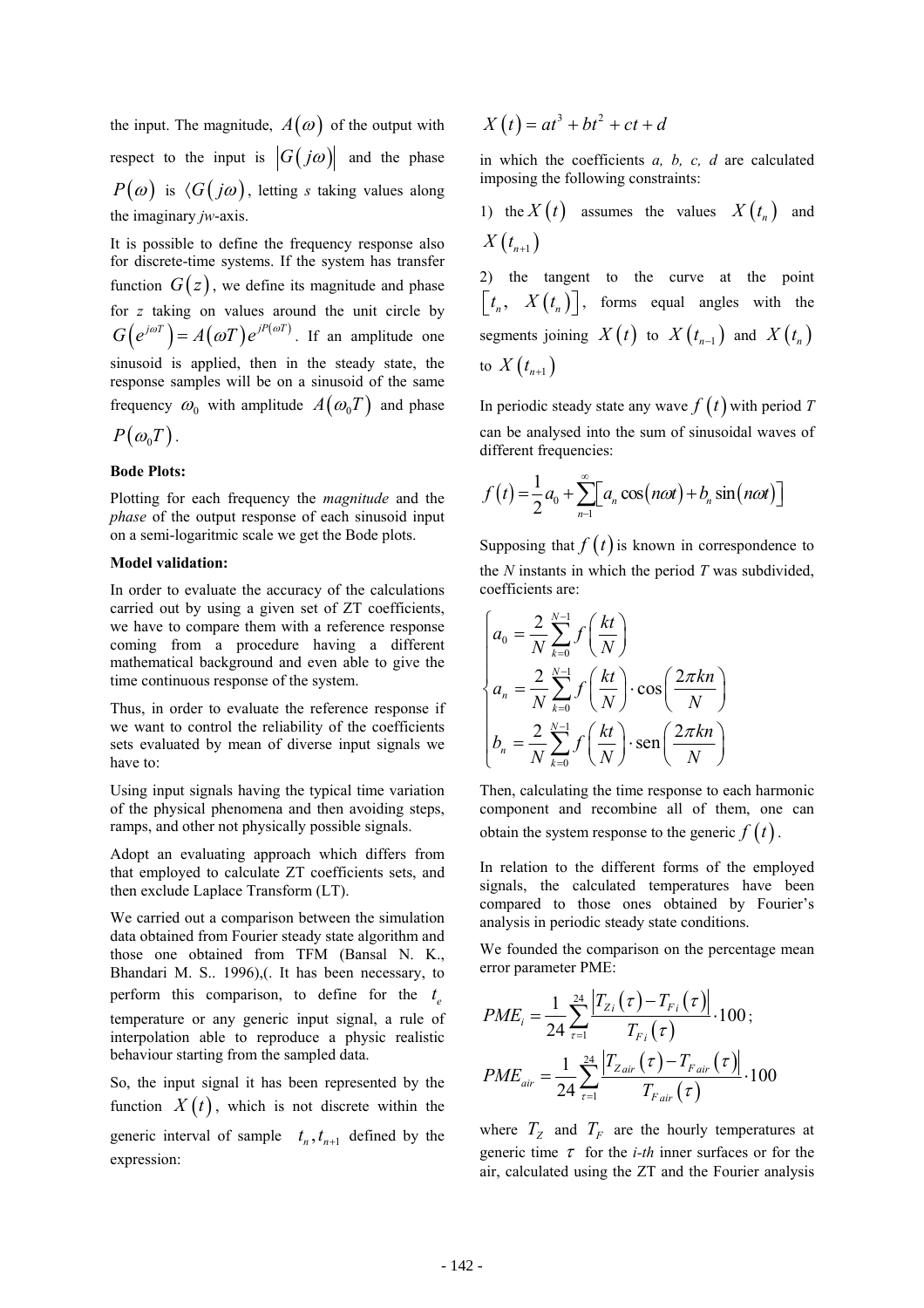respectively. To exit from transient response, the calculation with ZT is repeated until signal is stabilised (Davies M. G.. 1978).

## ANALYSIS

Our approach is based on the method summarised in the previous paragraph. We have built the  $G(z)$ taking an increasing number of poles and the corresponding residuals. Let  $G_5(z)$ ,  $G_{10}(z)$  and  $G<sub>15</sub>(z)$  be the corresponding transfer function of order  $n_p = 5$ ,  $n_p = 10$ , and respectively,  $n_p = 15$ .

In Figures 1, 2 the output response  $y(t)$  of  $G_5$ ,  $G<sub>10</sub>$  and  $G<sub>15</sub>$  to the temperature step signal  $u(t) = 100$  *step*  $(t)$ , a step signal with amplitude 100 degrees is shown for different sampling period  $(T = 1, 2$  hours). In Figures 3 and 4 we have reported the discrete-time Bode plots of  $G_5(z)$ ,  $G_{10}(z)$  and  $G_{15}(z)$  for sampling time  $T = 1, 2$  hours. It is evident that the model obtained for  $T = 1$  hour which output response is shown in Figure 1 is not correct. In particular, increasing the number of poles the behaviour is getting worse.

Increasing the sampling period,  $T = 2$  hours, we see in Figure 2 that most of the numerical problems are solved and the steady-state behaviour is the one expected. After the transient, the output reaches steady state values of  $T = 100 \degree C$ .

Looking at Figures 3 and 4, it is evident that wh the sampling period is big enough, the Bode plots the different transfer functions are identical for l frequencies, but increasing the number of poles, frequency response is slightly different at h frequency.



*Figure 1. Step response output for the transfer functions*  $G_5(z)$ ,  $G_{10}(z)$  and  $G_{15}(z)$  with  $T = 1$  *hour*.



*Figure 2. Step response output for the transfer functions*  $G_5(z)$ ,  $G_{10}(z)$  and  $G_{15}(z)$  with  $T = 2$  *hours.* 

From Figure 3 is clear that  $G_{10}(z)$  and  $G_{15}(z)$ are not correct for low frequencies (implying that the steady state value in the step response is completely wrong).

Comparing Figure 3 and 4 it is manifest that with  $T = 1$  hours for  $n_p = 15$  at low frequency the magnitude is not correct (ten times bigger than the correct one!).

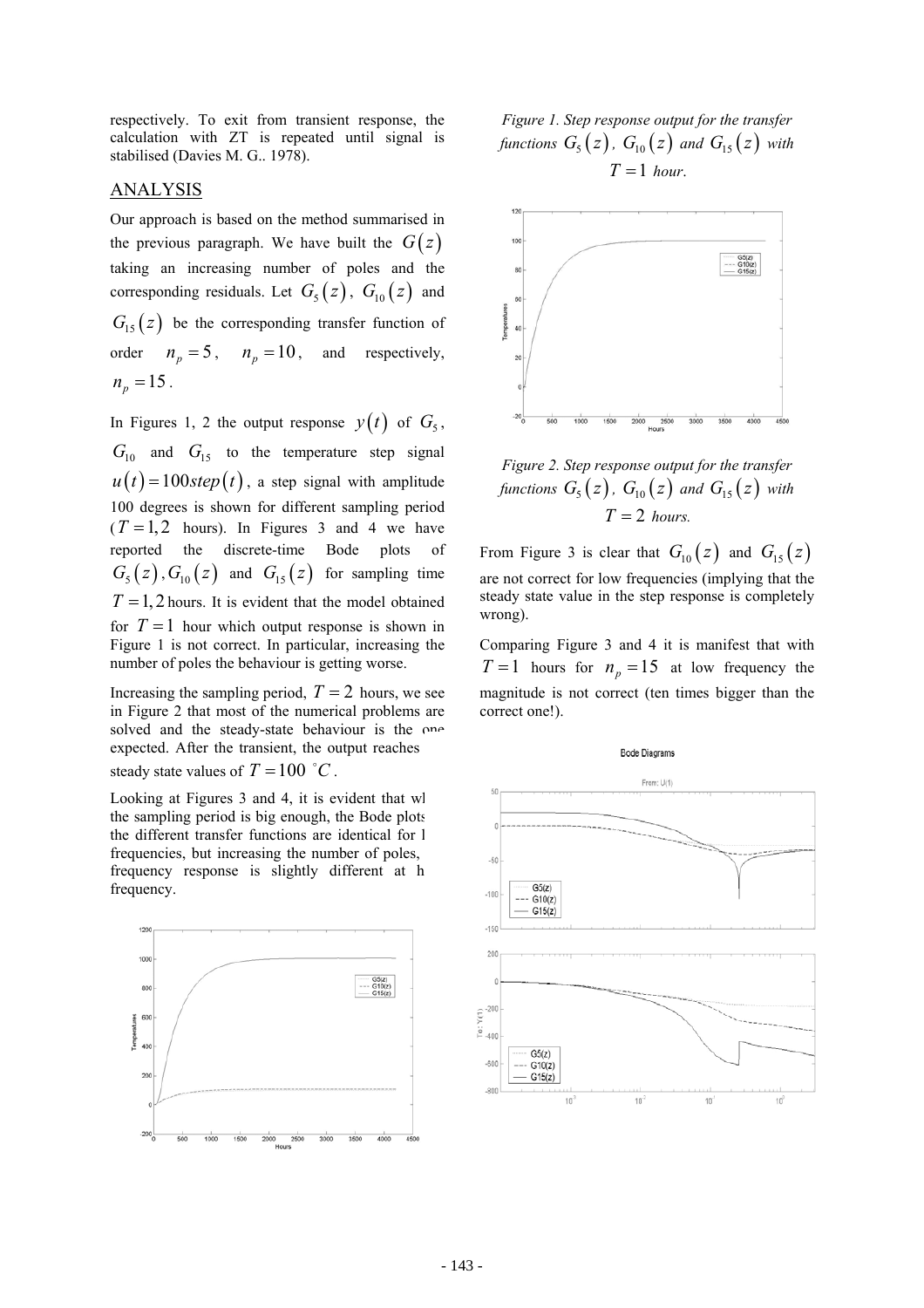*Figure 3. Bode plots for the transfer functions*   $G_5(z)$ ,  $G_{10}(z)$  and  $G_{15}(z)$  with  $T=1$  hour.



*Figure 4. Bode plots for the transfer functions*   $G_5(z)$ ,  $G_{10}(z)$  and  $G_{15}(z)$  with  $T=2$  hours.

#### CHOICE OF SIGNIFICANT POLES

Our approach is based on the following method, named Procedure I.

| Given | $\mathbf{a}$ | Laplace | transfer                                                                              | function |
|-------|--------------|---------|---------------------------------------------------------------------------------------|----------|
|       |              |         | $G(s) = \sum_{n=1}^{N} \frac{d_n}{(s - p_n)}$ , let $\hat{d}_n$ the ordered residuals |          |

be such that  $|\hat{d}_{i-1}| > |\hat{d}_i| > |\hat{d}_{i+1}|$ , whose

corresponding poles are  $\hat{p}_i$ . Then

$$
G(s) = \sum_{n=1}^{N} \frac{d_n}{(s - p_n)} = \sum_{n=1}^{N} \frac{\hat{d}_n}{(s - \hat{p}_n)} \qquad \text{Let} \qquad \text{us}
$$

consider the truncated  $G(s) = \sum_{n=1}^{\infty} \frac{\alpha_n}{(s - \hat{p}_n)}$ ˆ 1  $\hat{\vec{r}}(s) = \sum_{k=1}^{\hat{N} \leq N} \frac{\hat{d}}{s}$  $\hat{p}$  $\sum_{n=1}^{N\lt N} d_n$  $n=1$  ( $\delta - \mu_n$  $\hat{G}(s) = \sum_{k=1}^{N \leq N} \frac{d}{s}$ *s p*  $\prec$  $=\sum_{n=1}^{\infty}\frac{a_n}{(s-\hat{p}_n)}$ . This

is obtained getting rid of the non significant poles corresponding to very low value of the residuals and taking into account only the  $\hat{N}$  residuals (and corresponding poles) such that  $\left|\hat{d}_i\right| > \sigma$ , where  $\sigma$  is a prefixed value. It is well know from any

classical control textbook that only the significant poles add information to the overall system. We have observed that is possible to eliminate the residuals and the correspondent poles when residuals present values that have value lower than  $\sigma = 10^{-10}$ .

Applying the new method for the choice of the only significant poles the quality of the simulation has a drastic improvment. In the following figures we show data from simulations carried out using two different procedures:

Procedure I utilises the new alghorithm, it reorders the residuals cutting off values lower than  $10^{-10}$ , consequently eliminates the corrispondent poles.

Procedure II is the normal procedure utilised by the standard TFM and no optimal selection of residuals and poles is performed.

Once the Procedure I has selected a  $\hat{G}(s)$  with only significant poles, the discrete time of fixed order  $n_p = 5$ ,  $n_p = 10$ , and  $n_p = 15$  has been evaluated:  $\hat{G}_5(z)$ ,  $\hat{G}_{10}(z)$  and  $\hat{G}_{15}(z)$ .

In Procedure II starting from  $G(s)$  with no reordering and truncation, we evaluate  $G<sub>5</sub>(z)$ ,  $G_{10}(z)$  and  $G_{15}(z)$ .

Figures 5–7 show that the simulations carried out using the procedure I have a very good performance in term of PME. It is evident that models obtained for  $T = 1$  hour and using procedure II are not correct because the error index is very high. Besides increasing the number of poles the behaviour is getting worse. On the other hand the same models using the procedure I give good results with PME lower than 1%.



*Figure 5. PME for the surface bordering with the external environment; comparison between Procedure I and Procedure II; thickness of walls = 0.8 m.*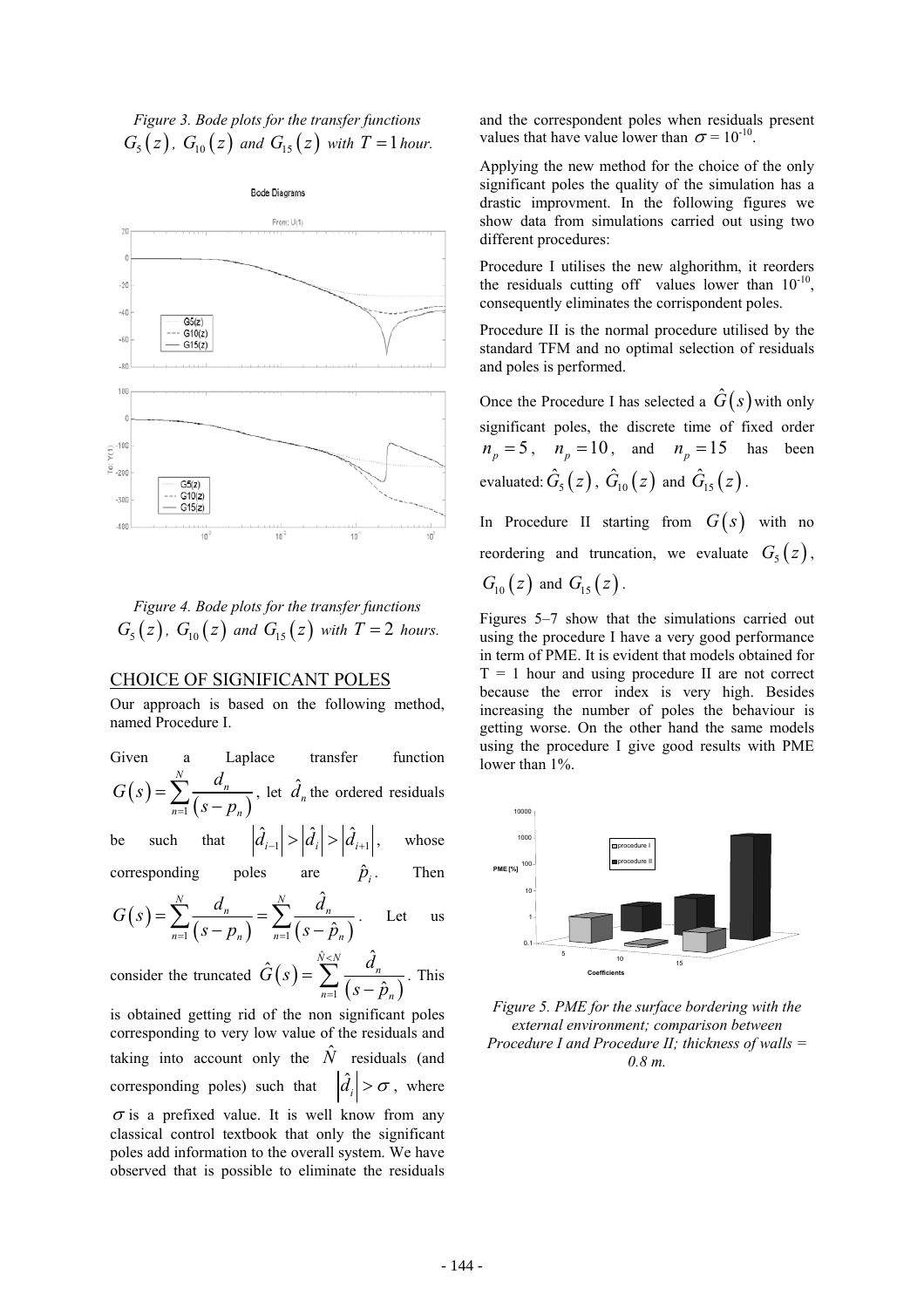

*Figure 6. PME for the surface bordering with the external environment; comparison between Procedure I and Procedure II; thickness of walls = 0.6 m.* 



*Figure 7. PME for the surface bordering with the external environment; comparison between Procedure I and Procedure II; thickness of walls = 0.4 m*.

## RESULTS INTERPRETATION

The widespread mathematical models adopted for the simulation of non-steady state thermal behaviour of buildings if applied just as they are in a Mediterranean context, due to the particular thermophysical, typological, structural and technological characteristics of this geographical area, could give raise to numerical problems. In particular, the high thermal inertia of the buildings belonging to the historical centres of the south<br>European cities, along with the intrinsic European cities, along with the intrinsic characteristics of the materials employed, the arrangement of building types, the particular urban layout, do not allow to carry out simulations with the required degree of accuracy. Thus, even if there are simulation models widely used and appreciated all over the world, their application to the buildings in our historical town centres is still a doubtful matter. Calculation models largely diffused in U.S.A. (such as DOE, TRNSYS, BLAST) well suited for structures exhibiting low thermal inertia and capable of singling out the radiative part of thermal exchanges, could be hardly adapted to a European context. The European rules, in the present state-ofart, recognise these limits and uncertainties: in fact, the Technical Committee TC98 (as part of the

European Committee for Standardisation (CEN)), is still debating on the accuracy level and on the applicability either of a dynamic simulation carried out using detailed models, or a steady-state model dynamically corrected taking into account the thermal mass of the building.

The aforesaid research work makes clear, in fact, the limits of the most popular simulation models in describing, with suitable accuracy and usefulness, building structures exhibiting high thermal inertia; the next step of the work will overcome these limits.

With the present analysis, some solutions to the main numerical problems connected to the use of standard software package for massive buildings have been showed. In particular, according to the authors' previous papers (Beccali G., Cellura M., Giarrè L., Lo Brano V., Orioli A.. 2002), (Beccali G., Cellura M., Lo Brano V.. 2001), (Cellura M., Lo Brano V., Orioli A.. 2001), it is evident that model validation and selection is crucial. The two main points of (Beccali G., Cellura M., Giarrè L., Lo Brano V., Orioli A.. 2002) were the following:

1) Not always the best models is the bigger in terms of number of poles

2) Increasing the sampling period is a good way to eliminate malfunctioning

In the present work an efficient way to choose the only significant poles influencing the dynamics and the behaviour of the model has been presented. Combining this new procedure that picks the optimal poles and increasing the sampling period, almost all the numerical problems disappeared. Moreover, based on the Percentage Mean Error (PME), an automatic model selection can be implemented. Clearly, the "*best*" model is the one giving raise to the lowest PME. For example, considering a thickness of the walls of 0.8m (as the one reported in Figure 5), all the models obtained with the new procedure even for T=1 hour presented a PME less than 1%, but the best model is  $\hat{G}_{10}(z)$  showing a  $PME = 0.12$ . The importance of the presented model selection stands in the possibility of carrying this selection in a fully automated way, without any supervision of the user, which can be also a not-

## **CONCLUSIONS**

expert one.

DOE and TRNSYS, two of the most diffuse software for thermal building simulation use the ASHRAE TFM calculation methodology. Currently the attention is on integrated software where the user can appreciate different aspects as visual, acoustic and thermal comfort, LCA, etc, coming from various project choices. Referring to the quality of a thermal dynamic simulation there are some limits, particularly for TRNSYS, in the case of buildings